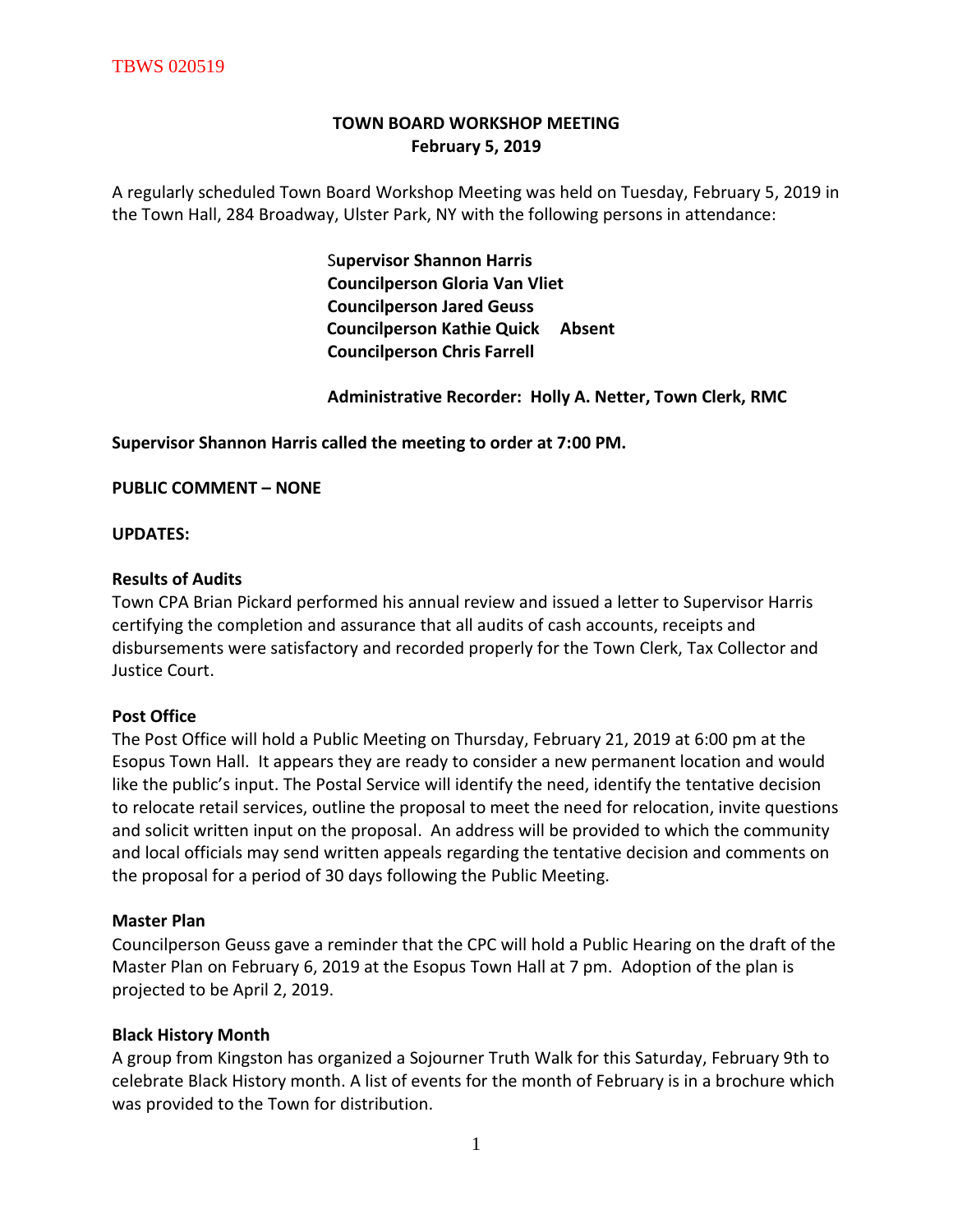# TBWS 020519

#### **Volunteer Boards**

Members are still needed for the Waterfront Advisory Board, Water Sewer Board and the Zoning Board of Appeals. Anyone interested should contact the Supervisor or Town Clerk.

#### **Recreation Board**

A change in the Recreation Board title to Parks and Recreation Board has been recommended to reflect the new scope and vision of the Town. It will need to be changed by Local Law.

#### **SEQRA TRAINING**

Ulster County Planning Board is offering training on February 12<sup>th</sup> from 7 pm – 9:30 pm at SUNY Ulster. Any Board Members needing education requirements are encouraged to attend.

#### **AOT training**

Associations of Towns will be holding their annual training in NYC February 19-21 for Board Members.

# **Town of Esopus Resolution Hudson River Valley Greenway Planning Grant Program for Esopus Land Use Law update**

**WHEREAS**, the Town of Esopus is applying to the Hudson River Valley Greenway for a grant under the Hudson River Valley Greenway Planning Grant Program for a project entitled "Town of Esopus Land Use Law Update" to be located in the Town of Esopus.

**NOW, THEREFORE**, be it resolved that the governing board of the Town of Esopus hereby does approve and endorse the application for a grant under the Hudson River Valley Greenway Planning Grant Program, for a project known as "Town of Esopus Land Use Law Update" and located within this community.

| <b>Resolution offered by:</b><br><b>Resolution seconded by:</b> | <b>Councilperson Chris Farrell</b><br><b>Councilperson Gloria Van Vliet</b> |               |
|-----------------------------------------------------------------|-----------------------------------------------------------------------------|---------------|
|                                                                 | <b>Councilperson Gloria Van Vliet</b>                                       | <b>AYE</b>    |
|                                                                 |                                                                             |               |
|                                                                 | <b>Councilperson Jared Geuss</b>                                            | <b>AYE</b>    |
|                                                                 | <b>Councilperson Kathie Quick</b>                                           | <b>ABSENT</b> |
|                                                                 | <b>Councilperson Chris Farrell</b>                                          | <b>AYE</b>    |
|                                                                 | <b>Supervisor Shannon Harris</b>                                            | <b>AYF</b>    |

# **ALL TOWN BOARD MEMBERS PRESENT VOTED IN FAVOR. MOTION CARRIED.**

# **ENERGY EFFICIENCY**

Erik Hasler from Lime Energy Services was onsite this week to survey the interior and exterior lighting at the Town Hall. This is part of Central Hudson's Small Business Direct Install Lighting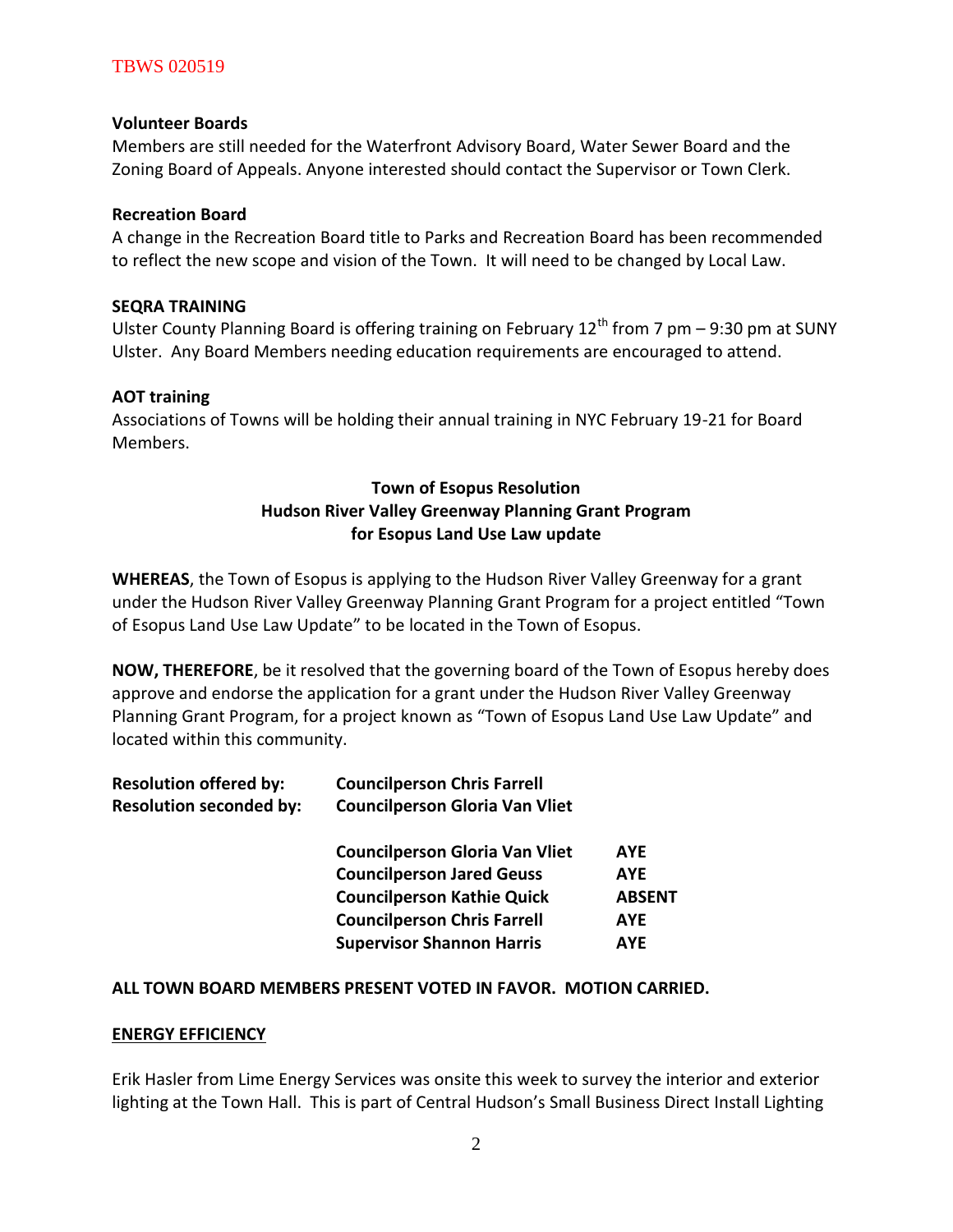Program. A proposal was made to the Town Board for consideration which includes a \$9,037.83 incentive from Central Hudson. The cost of the project would be \$44, 017.68 with other possible discounts depending on the payment option. The project would include re-lamp and re-ballast of the interior lighting with the exception of the court room area. There is currently no refit available for that lighting. Lights are projected to last between 5 -10 years with a 7 year warranty on parts including bulbs and a 1 year service warranty. Exterior lighting has a 10 year manufacturers guarantee. Central Hudson has four contractors that work for them and it would take approximately  $4 - 6$  weeks from the signing of the contract to complete the project. A question as to the ability to install on off hours to minimize interruption was asked. It seemed that there would be flexibility to work with various offices and their peak traffic times. Payment options of 12 and 24 months are available or an additional \$4,700 savings if the bill is paid within 30 days of the installation. The Board was open to the idea of more efficient lighting and it will be revisited during the budget season. Supervisor Harris will follow-up and see if the proposed cost will still be in effect in November. The job may be spread over a two year period. Dan Vedder will be asked to look into other lighting options to provide better efficiency in the court room area.

# **EDC SECRETARY CONTRACT - LISA MANCE**

**A MOTION WAS MADE BY SUPERVISOR HARRIS TO APPROVE THE CONTRACT WITH LISA MANCE TO SERVE AS THE ECONOMIC DEVELOPMENT SECRETARY AT A RATE OF \$15.00. THE MOTION WAS SECONDED BY COUNCILPERSON CHRIS FARRELL. ALL MEMBERS PRESENT WERE IN FAVOR. MOTION CARRIED.** 

# **2019 KLYNE MUSEUM CONTRACT**

**A MOTION WAS MADE BY COUNCILPERSON CHRIS FARRELL TO AUTHORIZE THE SUPERVISOR TO SIGN THE 2019 AGREEMENT WITH THE KLYNE ESOPUS MUSEUM IN THE AMOUNT OF \$3,000 FOR THEIR MAINTENANCE AND OPERATION. THE MOTION WAS SECONDED BY SUPERVISOR HARRIS . ALL MEMBERS PRESENT WERE IN FAVOR. MOTION CARRIED.** 

# **YOUTH BUREAU**

**A MOTION WAS MADE BY COUNCILPERSON CHRIS FARRELL TO AUTHORIZE THE SUPERVISOR TO SIGN THE 2019 CONTRACT FOR THE NYS YOUTH RECREATION PROGRAM. THE MOTION WAS SECONDED BY COUNCILPERSON JARED GEUSS. ALL MEMBERS PRESENT WERE IN FAVOR. MOTION CARRIED.** 

# **SLEIGHTSBURGH PARK**

A discussion was held with the Town Clerk and Town Board relating to issues at the Sleightsburgh Park. Currently there is a locked gate from approximately December 1 – April 1. For years hunters and fishermen have come in to get a key to the gate to gain access during the closed period. It has been determined that the key on the gate will be changed on an annual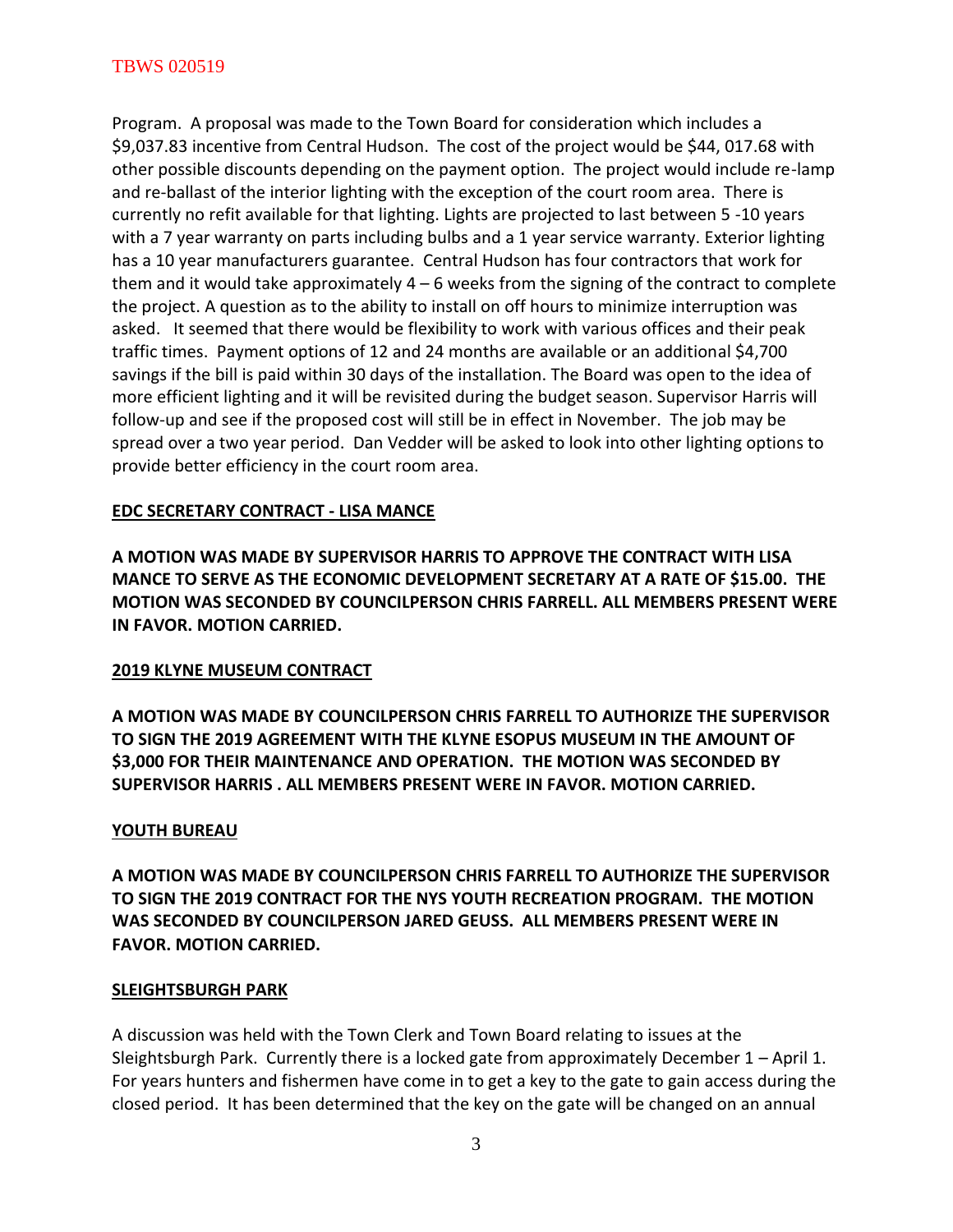#### TBWS 020519

basis beginning March 1, 2019. The existing lock will be removed and all current key holders will need to exchange their key by February 28. If the keys are not turned in by that time, their \$10 key deposit will be forfeited. Town Clerk Holly Netter will send out letters to all current key owners. Proof of a valid hunting/fishing license as well as a Drivers License will be required to obtain a key. The lock will be changed annually and will not be able to be duplicated. The Board will also continue to have discussions regarding implementing and enforcing operating hours at the park at a future meeting.

#### **EXECUTIVE SESSION**

**A MOTION WAS MADE BY COUNCILPERSON CHRIS FARRELL AT 8:28 PM TO ENTER INTO EXECUTIVE SESSION FOR THE PURPOSE OF INTERVIEWING A POTENTIAL CANDIDATE FOR THE ENVIRONMENTAL BOARD VACANCY. THE MOTION WAS SECONDED BY COUNCILPERSON GLORIA VAN VLIET. ALL MEMBERS PRESENT WERE IN FAVOR. MOTION CARRIED**.

**A MOTION WAS MADE BY SUPERVISOR HARRIS TO COME OUT OF EXECUTIVE SESSION AT 8:50 PM AND WAS SECONDED BY COUNCILPERSON GEUSS. ALL MEMBERS PRESENT WERE IN FAVOR. MOTION CARRIED**.

**\*\*A MOTION WAS MADE BY COUNCILPERSON CHRIS FARRELL TO APPOINT DONALD CARRAGHER TO THE ENVIRONMENTAL BOARD WITH A TERM TO EXPIRE 12/31/2019. THE MOTION WAS SECONDED BY SUPERVISOR HARRIS. ALL MEMBERS PRESENT WERE IN FAVOR. MOTION CARRIED.** 

**A MOTION WAS MADE BY COUNCILPERSON CHRIS FARRELL FOR THE PURPOSE OF DISCUSSING THE STATUS ON A LITIGATION MATTER AT 8:52 PM. PLANNING CHAIRPERSON ROXANNE PECORA WAS INVITED INTO THE SESSION. THE MOTION WAS SECONDED BY COUNCILPERSON JARED GEUSS. ALL MEMBERS PRESENT WERE IN FAVOR. MOTION CARRIED.** 

**A MOTION WAS MADE BY COUNCILPERSON CHRIS FARRELL TO COME OUT OF EXECUTIVE SESSION AT 9:45 PM. THE MOTION WAS SECONDED BY COUNCILPERSON GLORIA VAN VLIET. ALL MEMBERS PRESENT WERE IN FAVOR. MOTION CARRIED.** 

# **RESOLUTION to appoint Kyle Barnett, Esq To Defend an Article 78 Proceeding – Port Ewen, Corp**

**WHEREAS**, the Town wishes to appoint Kyle W. Barnett, Esq, as special counsel to defend an Article 78 proceeding against the Town of Esopus, et al. bearing the caption of Port Ewen, Corp., v. Town of Esopus, Town of Esopus Board, Town of Esopus Zoning Board of Appeals, Town of Esopus Waterfront Advisory Board, Town of Esopus Planning Board, Town of Esopus Building Department and Shannon Harris, as Supervisor of Town of Esopus, and individually, which was served on the Town on January 30, 2019;